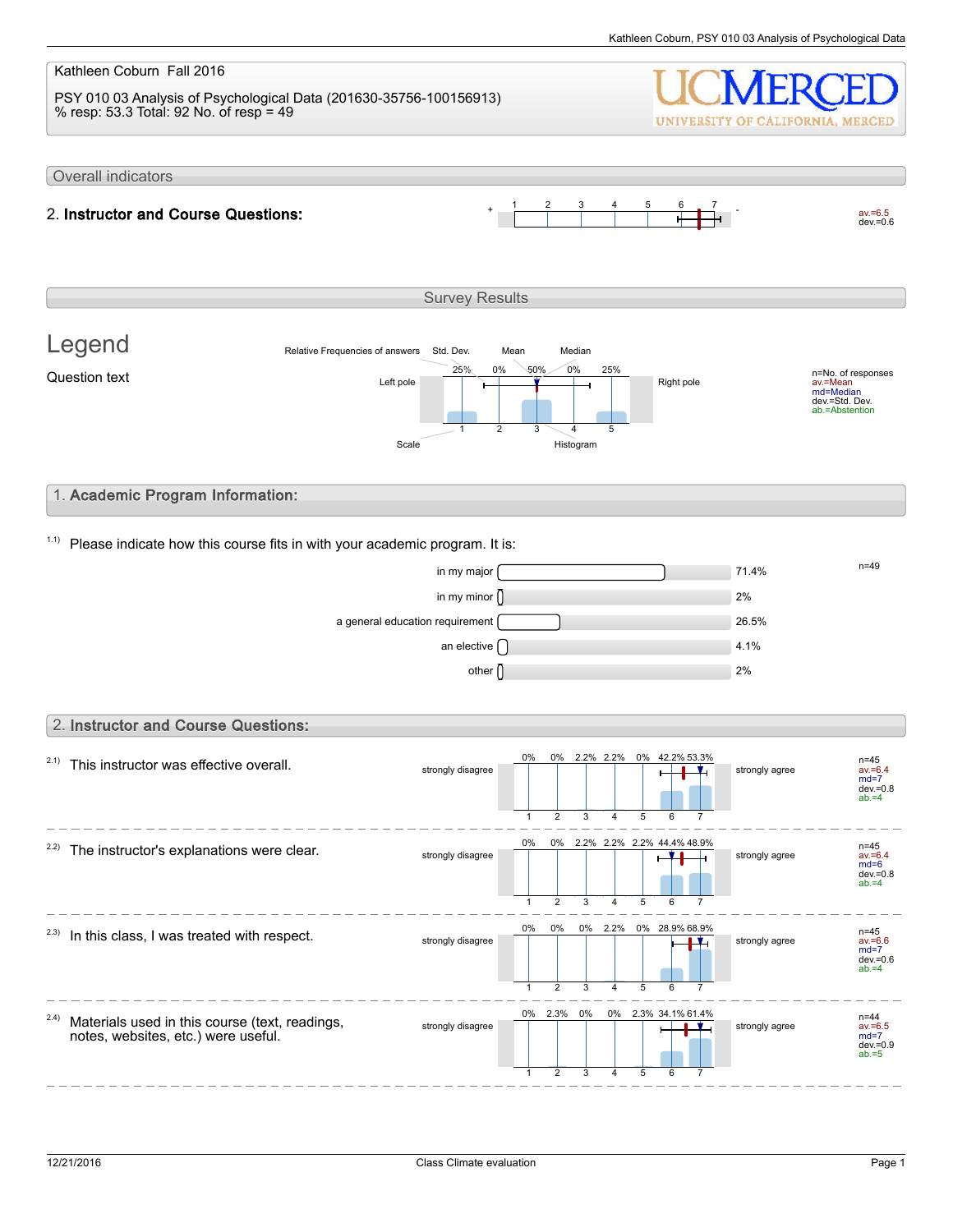| 2.5)  | Assigned work was valuable to my learning.                                      | strongly disagree | 0%                 | 0%<br>$\overline{2}$    | 0%<br>3      | 0%         | 5         | 0% 38.6% 61.4%           | strongly agree | $n = 44$<br>$av = 6.6$<br>$md=7$<br>$dev = 0.5$<br>$ab = 5$ |
|-------|---------------------------------------------------------------------------------|-------------------|--------------------|-------------------------|--------------|------------|-----------|--------------------------|----------------|-------------------------------------------------------------|
| 2.6)  | This class was well organized.                                                  | strongly disagree | 0%<br>$\mathbf{1}$ | 0%<br>$\overline{2}$    | 0%<br>3      | 4          | 5         | 0% 4.7% 34.9% 60.5%      | strongly agree | $n = 43$<br>$av = 6.6$<br>$md=7$<br>$dev = 0.6$<br>$ab = 6$ |
| 2.7)  | I knew what was expected of me in this class.                                   | strongly disagree | 0%                 | $0\%$<br>$\overline{2}$ | 0%<br>3      |            |           | 0% 2.3% 34.9% 62.8%      | strongly agree | $n = 43$<br>$av = 6.6$<br>$md=7$<br>$dev = 0.5$<br>$ab = 6$ |
| 2.8)  | The instructor was well prepared for class.                                     | strongly disagree | 0%                 | 0%<br>$\overline{2}$    | 0%<br>3      | 4          | 5         | 0% 6.5% 39.1% 54.3%      | strongly agree | $n = 46$<br>$av = 6.5$<br>$md=7$<br>$dev = 0.6$<br>$ab = 3$ |
| 2.9)  | There was sufficient time in class for questions<br>and discussion.             | strongly disagree | 0%<br>$\mathbf{1}$ | $\overline{2}$          | 0% 2.3%<br>3 | 4          | 5         | 0% 2.3% 43.2% 52.3%<br>6 | strongly agree | $n = 44$<br>$av = 6.4$<br>$md=7$<br>$dev = 0.8$<br>$ab = 5$ |
|       | <sup>2.10)</sup> The instructor displayed enthusiasm for the<br>subject matter. | strongly disagree | 0%<br>$\mathbf{1}$ | 0%<br>$\overline{2}$    | 0%<br>3      | $0\%$<br>4 | 0%<br>5   | 37% 63%                  | strongly agree | $n = 46$<br>$av = 6.6$<br>$md=7$<br>$dev = 0.5$<br>$ab = 3$ |
|       | <sup>2.11)</sup> Methods of evaluation in this course were fair.                | strongly disagree | 0%                 | 0%<br>$\overline{2}$    | 0%<br>3      | 4          | 5         | 0% 4.4% 35.6% 60%<br>6   | strongly agree | $n = 45$<br>$av = 6.6$<br>$md=7$<br>$dev = 0.6$<br>$ab = 4$ |
|       | <sup>2.12)</sup> Feedback on my work was valuable to my<br>learning.            | strongly disagree | 0%<br>1            | 0%<br>$\overline{2}$    | 3            |            | 5         | 0% 2.3% 2.3% 36.4% 59.1% | strongly agree | $n = 44$<br>$av = 6.5$<br>$md=7$<br>$dev = 0.7$<br>$ab = 4$ |
| 2.13) | The instructor was available for consultation<br>outside class.                 | strongly disagree | 0%                 | 0%<br>2                 | 0%<br>3      | 0%<br>4    | 2.2%<br>5 | UU.Y7                    | strongly agree | n=46<br>$av = 6.6$<br>$md=7$<br>$dev = 0.5$<br>$ab = 3$     |
|       | <sup>2.14)</sup> I learned a great deal in this course.                         | strongly disagree | 0%                 | 0%                      | 0%           |            |           | 0% 4.3% 34.8% 60.9%      | strongly agree | $n=46$<br>$av = 6.6$<br>$md=7$<br>$dev = 0.6$<br>$ab = 3$   |

1 2 3 4 5 6 7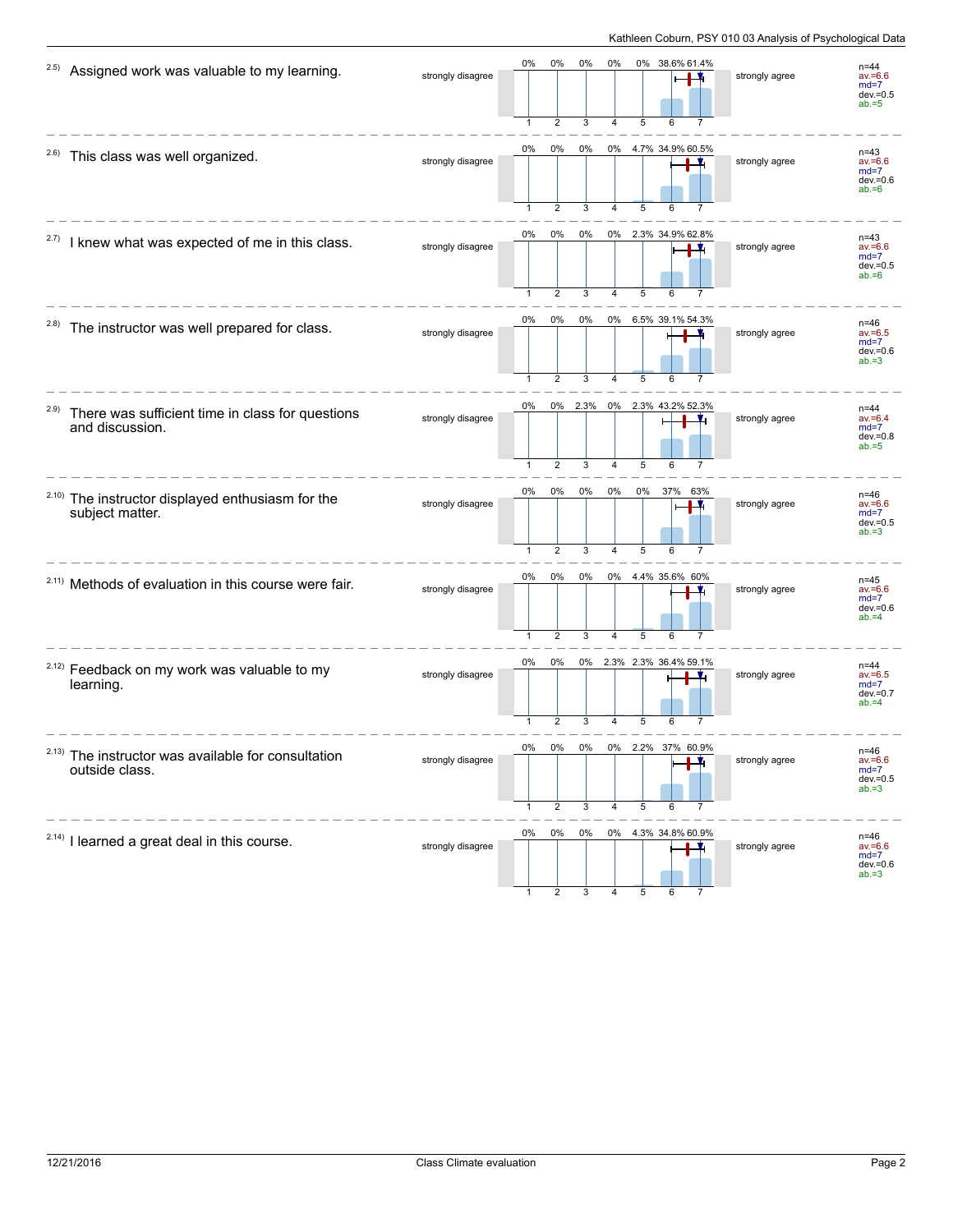## Histogram for scaled questions

The instructor's explanations were clear.

## This instructor was effective overall.



#### Materials used in this course (text, readings, notes, websites, etc.) were useful.



## I knew what was expected of me in this class.



#### The instructor displayed enthusiasm for the subject matter.



#### The instructor was available for consultation outside class.





### Assigned work was valuable to my learning.



## The instructor was well prepared for class.



## Methods of evaluation in this course were fair.



## I learned a great deal in this course.



#### In this class, I was treated with respect.



#### This class was well organized.



#### There was sufficient time in class for questions and discussion.



#### Feedback on my work was valuable to my learning.

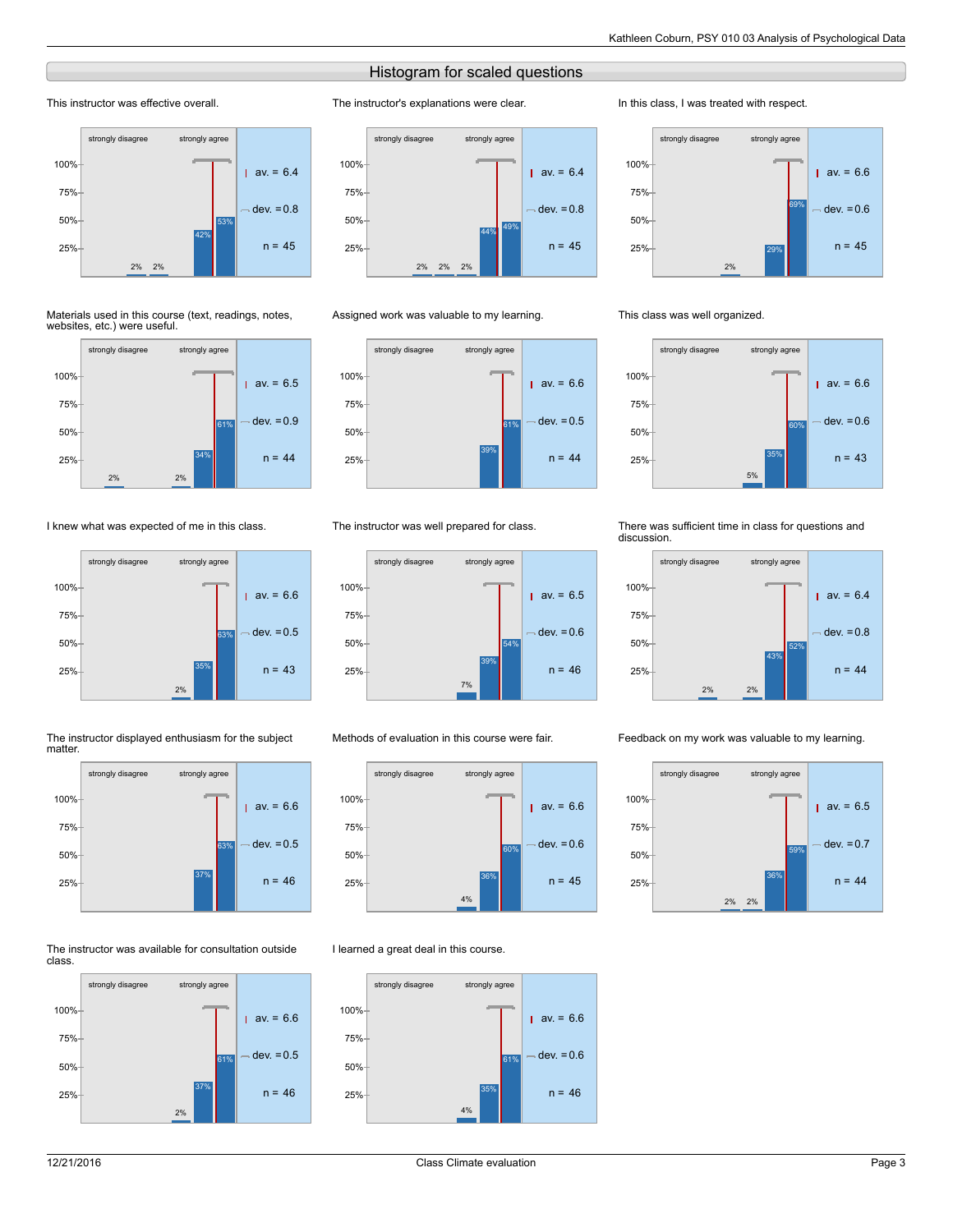# Profile

-------------

Ė

Name of the instructor: Kathleen Coburn Name of the course: (Name of the survey)

Subunit: Subunit: Social Sciences, Humanities & Arts PSY 010 03 Analysis of Psychological Data (201630-35756-100156913)

Comparative line: Fall 2016 SSHA Overall Course Averages

Values used in the profile line: Mean

## 2. Instructor and Course Questions:

- $2.1$ ) This instructor was effective overall.
- $2.2$ ) The instructor's explanations were clear.
- $2.3$  In this class, I was treated with respect.
- 2.4) Materials used in this course (text, readings, notes, websites, etc.) were useful.
- $2.5$ ) Assigned work was valuable to my learning.
- $2.6$ ) This class was well organized.
- $2.7)$  I knew what was expected of me in this class.
- $2.8$ ) The instructor was well prepared for class.
- 2.9) There was sufficient time in class for questions and discussion.
- 2.10) The instructor displayed enthusiasm for the subject matter.
- 2.11) Methods of evaluation in this course were fair.
- 2.12) Feedback on my work was valuable to my learning.
- 2.13) The instructor was available for consultation outside class.
- $2.14$ ) I learned a great deal in this course.

| strongly<br>disagree | strongly agree |
|----------------------|----------------|
| strongly<br>disagree | strongly agree |
| strongly<br>disagree | strongly agree |
| strongly<br>disagree | strongly agree |
| strongly<br>disagree | strongly agree |
| strongly<br>disagree | strongly agree |
| strongly<br>disagree | strongly agree |
| strongly<br>disagree | strongly agree |
| strongly<br>disagree | strongly agree |
| strongly<br>disagree | strongly agree |
| strongly<br>disagree | strongly agree |
| strongly<br>disagree | strongly agree |
| strongly<br>disagree | strongly agree |
| strongly<br>disagree | strongly agree |

n=45 av.=6.4 md=7.0 dev.=0.8 n=10654 av.=6.1 md=6.0 dev.=1.3 n=45 av.=6.4 md=6.0 dev.=0.8 n=10613 av.=6.0 md=6.0 dev.=1.3 n=45 av.=6.6 md=7.0 dev.=0.6 n=10687 av.=6.3 md=7.0 dev.=1.1 n=44 av.=6.5 md=7.0 dev.=0.9 n=10634 av.=6.1 md=6.0 dev.=1.3 n=44 av.=6.6 md=7.0 dev.=0.5 n=10445 av.=6.1 md=6.0 dev.=1.2 n=43 av.=6.6 md=7.0 dev.=0.6 n=10677 av.=6.1 md=6.0 dev.=1.3 n=43 av.=6.6 md=7.0 dev.=0.5 n=10697 av.=6.1 md=6.0 dev.=1.2 n=46 av.=6.5 md=7.0 dev.=0.6 n=10608 av.=6.2 md=7.0 dev.=1.2 n=44 av.=6.4 md=7.0 dev.=0.8 n=10632 av.=6.2 md=7.0 dev.=1.2 n=46 av.=6.6 md=7.0 dev.=0.5 n=10648 av.=6.2 md=7.0 dev.=1.2 n=45 av.=6.6 md=7.0 dev.=0.6 n=10673 av.=6.1 md=6.0 dev.=1.3 n=44 av.=6.5 md=7.0 dev.=0.7 n=10407 av.=6.0 md=6.0 dev.=1.3 n=46 av.=6.6 md=7.0 dev.=0.5 n=10622 av.=6.2 md=7.0 dev.=1.1 n=46 av.=6.6 md=7.0 dev.=0.6 n=10723 av.=6.1 md=6.0 dev.=1.3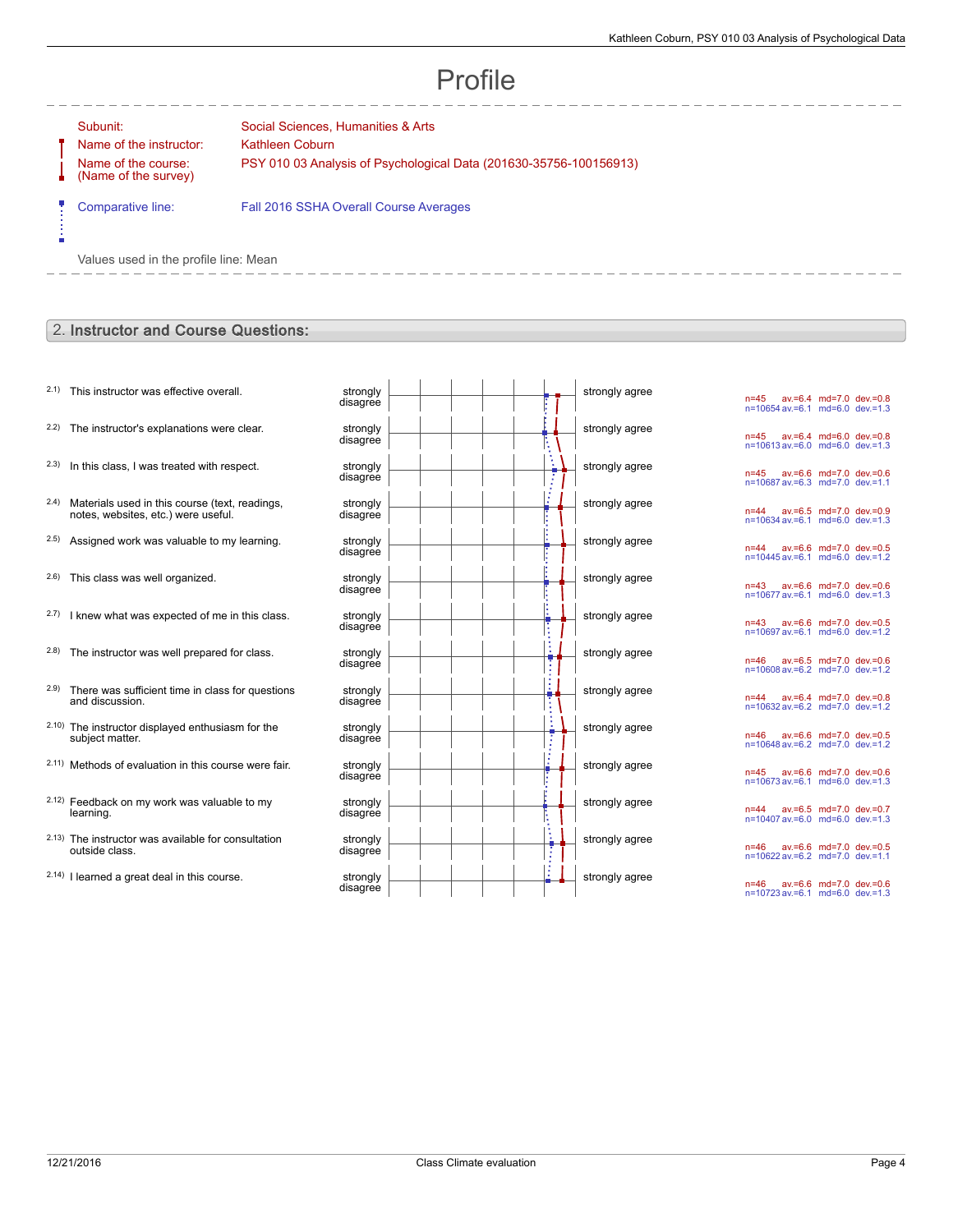|                                     | Subunit:<br>Name of the instructor:<br>Name of the course:<br>(Name of the survey) | Social Sciences, Humanities & Arts<br>Kathleen Coburn<br>PSY 010 03 Analysis of Psychological Data (201630-35756-100156913) |
|-------------------------------------|------------------------------------------------------------------------------------|-----------------------------------------------------------------------------------------------------------------------------|
|                                     | Comparative line:                                                                  | Fall 2016 SSHA Overall Course Averages                                                                                      |
| 2. Instructor and Course Questions: |                                                                                    | $+$<br>$dev = 0.6$<br>$av = 6.5$<br>$av = 6.1$<br>$dev = 1.2$                                                               |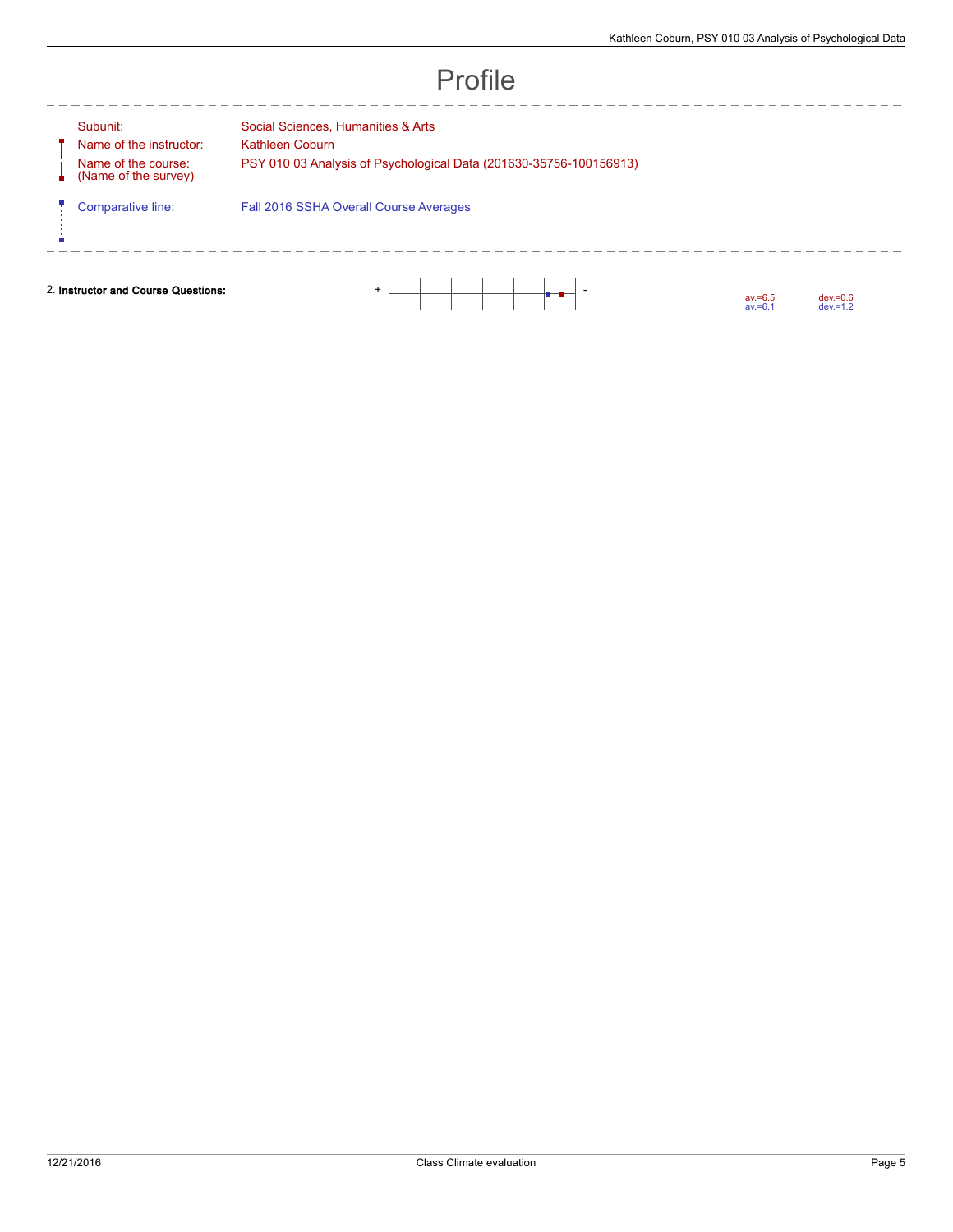## Comments Report

3. Open Response Questions:

- $3.1)$  What do you like most about the course and instructor?
- Explanations were helpful when I didn't understand how to work problems.
- Great class
- I did not utilize the TA so I am not able to give feedback.
- I like that Kathleen is always willing to help. She is very respectful and a great teacher.
- I like the math part of this course the most and I like how this TA was very helpful when it comes to office hours and helping us with the homework. She teaches the material well and makes it easier to understand
- $\blacksquare$  I like the way she is respectful and kind and is always prepared for class.
- I liked how she was always there to help us. It didn't matter how many questions a person had, they went through all of them carefully and made sure we all understood what was happening.
- I liked how she was available through her office hours and that she was willing to answer all of my questions regarding the course material.
- I liked that she didn't mind helping a large amount of students at a time, because she had office hours right before lecture.
- I liked that there was a lot of extra credit offered to those who had a bad grade. The Tas were very helpful as well.
- I really liked how if you have a question, she does everything she can to help you understand the material.
- In this course I enjoyed how I am now able to use all that use for future research I may be apart of also Kathleen was great at explaining  $\blacksquare$ the problems when I did not understand in class.
- Instructor was well kept and had a good manner. Course itself posed some challenging concepts and ideas, but instructor helped to clarify to students in the best and most easiest way possible. Furthermore, tried her best at answering everyone's questions during office hours.
- Kathleen was a great TA. She was very clear in her explanations and she would answer any questions and clear up any confusion we had on our homework.
- Kathleen was always helpful and readily available to answer questions
- $\blacksquare$  Kathleen was patient to all students during office hours.
- **N/A**
- $\blacksquare$  Nice, helpful, makes the class simple and clarifies many questions we students have.
- Offered help when needed during office hours
- Office hours was very, very helpful.
- She is very nice and very kind and was a major help during office hours when i needed help on the homework
- She is willing to help and go over problems
- She very helpful.
- She was always eager to help students during office hours and tried to help as many students as she can.
- She was helpful during office hours.
- She was kind and almost always there.
- She's awesome
- Super helpful and friendly
- The professor was always enthusiastic and it made showing up and eager to learn a lot easier than expected.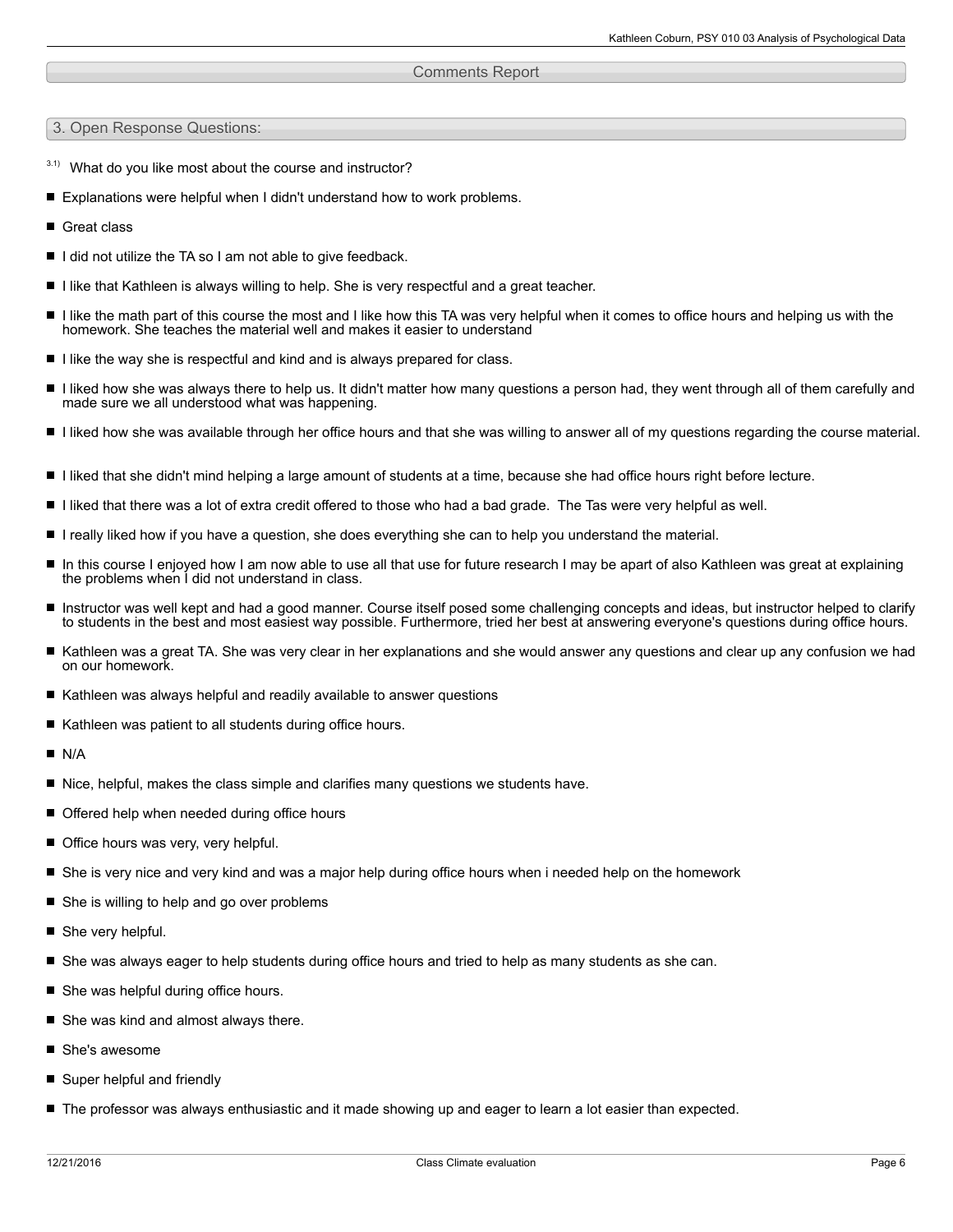- Very enthusiastic.
- Very helpful and friendly
- Very kind and explained things very well. Made things slightly less confusing and more easy to understand.
- What I most liked about this instuctor was that she was very patient and would teach you how to do the homework problems step by step. She exeeded the standards in teaching individuals. She made sure that students would all get individual attention.
- availability & approachable
- she was extremely helpful. she went through all the homework with us, and if we didnt get it one way she would try explaining it a different way.
- $\blacksquare$  she was very nice and gave examples that where very relevant.
- $\blacksquare$  the course was fun. the TA was very kind
- $3.2$ ) What could the instructor do to improve the course, if anything?
- Communicate better among the professional team of the course.
- Discussion sections
- Get a bigger room for office hours.
- I I think she can get a bigger room for office hours.
- If anything, the TA needs a bigger room or area where she can accommodate as much students as possible. Many students would attend office hours but it was always crowded, so having a bigger space room would be good.
- More examples П
- N/A (5 Counts)
- Not much.
- Nothing everything was well explained and taught.
- Nothing! Maybe if the class wasn't so late...
- Offer more office hours.
- Office hours can be crowded. Perhaps a better room would be nice.
- Shee was very great at teaching very clear and understandable I would not have any complints.
- Slow down a bit when teaching.
- Suggestions to the professor: -Format the class so that students can study the correct answers to quiz questions and homework questions (in preparation for exams). -make the exams shorter (5-10 questions less)
- $\blacksquare$  There is no improvements needed to be made.
- $\blacksquare$ There isn't anything that comes to mind in improvement of the course. The only thing I had a little trouble with was the IT assignments, although they were meant to be effective I felt a little forced to read the book within a time limit. I usually read the book anyways, but having to read it by a certain time span made it difficult to pay attention to the actual text.
- П be more approachable was a bit quiet and shy
- $n/a$
- nothing i can think of. more review?
- reviewing material
- she could be more intune with how we learn to do some of the concepts we learn in class so when I ask about methods they aren't lost.
- to be better prepared for that week's worksheet, being able to get the right answer most of the time.